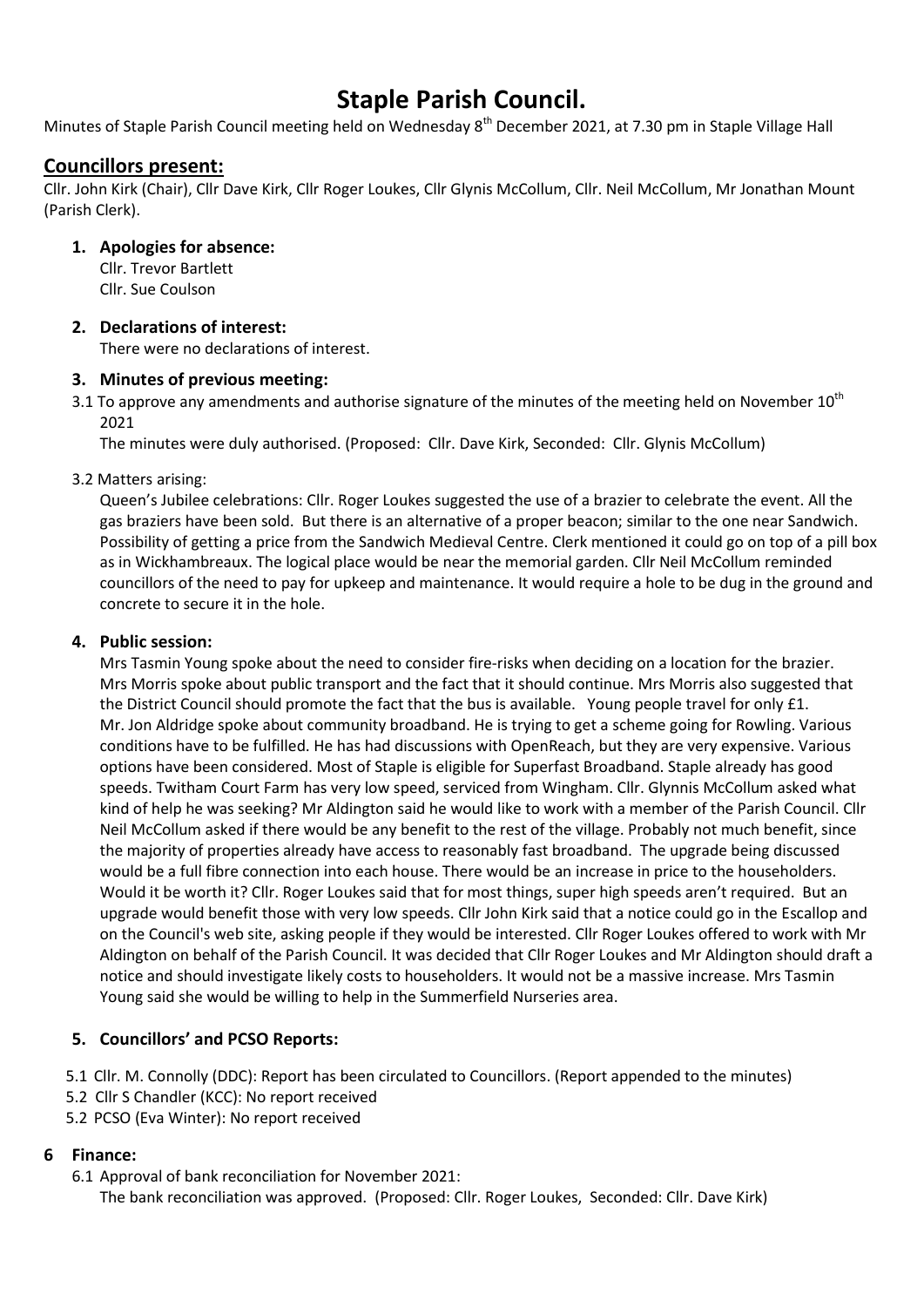#### 6.2 Cheques to be approved:

| Cheque Nos. 200395                                                                         | Clerk's Salary                                      | £200   |
|--------------------------------------------------------------------------------------------|-----------------------------------------------------|--------|
| Cheque No. 200396                                                                          | Cllr. Dave Kirk cleaning signs, general maintenance | £89.00 |
| Cheque No. 200397                                                                          | HMRC .                                              | £39.80 |
| These cheques were approved. (Proposed: Cllr. Neil McCollum, Seconded: Cllr. Roger Loukes) |                                                     |        |

#### 6.3: Other financial items:

 Application from Staple Village Hall for a contribution of £800 towards the village Hall insurance. This was approved. (Proposed: Cllr. Glynis McCollum, Seconded: Cllr. Neil McCollum)

#### 7 Correspondence received:

- 7.1 Naming of the new street at The Three Tuns: To be named St. James Place Cllrs. Supported the renaming but suggested that there should be an apostrophe.
- 7.2 Email from PCSO Eva Winter regarding facts concerning the defibrillator. Cllr Roger Loukes said it is registered with SECAM and The Circuit. Maintenance is not required but it is Checked weekly. It does an automatic reset itself.
- 7.3 The council received a letter from an Aylesham resident, asking that Staple Parish Council show its support for the Climate and Ecological Emergency Bill. It was agreed that the Council would register its support for the bill. (Proposed: Cllr. Glynis McCollum, seconded: Cllr. Neil McCollum.)

## 8 Reports:

8.1 Planning applications determined:

Land west of The Bungalow. Staple Road. 3 detached dwellings…refused

8.2 Planning applications submitted:

The Rookery, Durlock Road. Erection of detached dwelling, existing dwelling to be demolished. Councillors voted to support the application. (Proposed: Cllr Neil McCollum, seconded: Cllr Dave Kirk)

Land opposite The Row Barnsole Rd. Minor amendment to approved application DOV/20/00053 3 no. additional windows to ground floor and internal alterations. Councillors voted to support the application. (Proposed: Cllr Neil McCollum, seconded: Cllr Dave Kirk)

8.3 Village Hall and Recreation Ground Report:

Bookings are still very low.

Committee room has been tidied and looks much better.

VHC to ask Pre-school to remove/use/reposition the tyres that have been placed between the two containers.

#### 8.4 SID/Speedwatch:

Cllr. Roger Loukes reported on Speedwatch and SIDs. (Report appended to minutes)

8.5: Footpaths:

 The Clerk read out emails that had been passed to him from Cllr. Sue Coulson regarding an email she had sent to Mr Hulme concerning the state of the footpaths. There was also a reply to this email, which the Clerk read out, explaining that the footpaths had been cleared. No further report. Cllr Roger Loukes said there were various footpaths that had not been reinstated for some time. Further investigation to be carried out by Cllr. Sue Coulson.